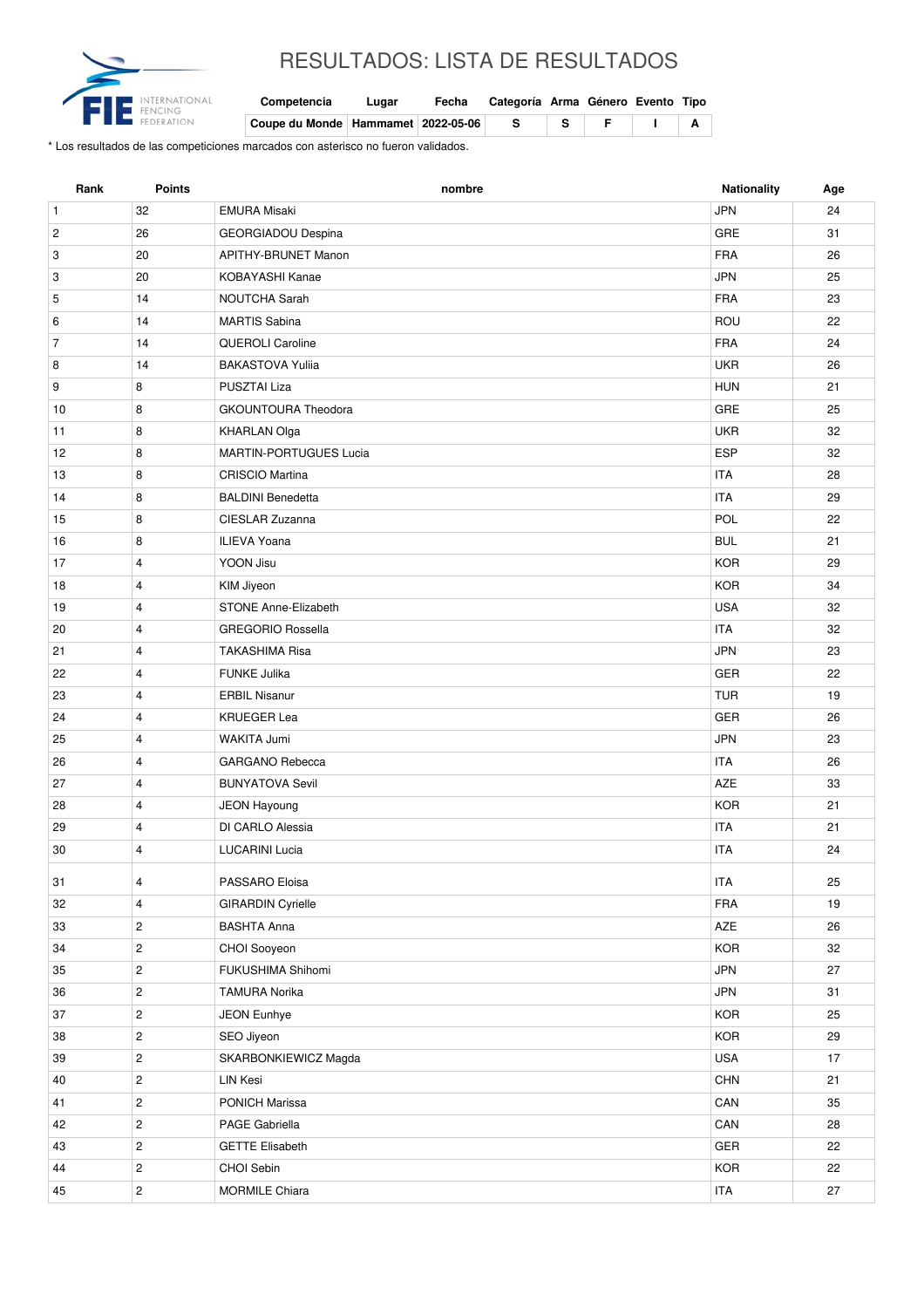| Rank   | Points         | nombre                                | <b>Nationality</b> | Age |
|--------|----------------|---------------------------------------|--------------------|-----|
| 46     | $\overline{c}$ | AU Sin Ying                           | <b>HKG</b>         | 33  |
| 47     | $\mathbf{2}$   | YANG Hengyu                           | <b>CHN</b>         | 26  |
| 48     | $\overline{c}$ | <b>KASPIAROVICH Palina</b>            | AZE                | 26  |
| 49     | $\mathbf{2}$   | <b>CLAPIER Faustine</b>               | <b>FRA</b>         | 21  |
| 50     | $\mathbf{2}$   | <b>TARICCO Benedetta</b>              | <b>ITA</b>         | 21  |
| 51     | $\overline{c}$ | KIM Zoe                               | <b>USA</b>         | 18  |
| 52     | $\overline{c}$ | DAYIBEKOVA Zaynab                     | <b>UZB</b>         | 20  |
| 53     | $\overline{2}$ | NAVARRO Araceli                       | ESP                | 33  |
| 54     | $\overline{2}$ | <b>MAXWELL Caitlin</b>                | <b>GBR</b>         | 23  |
| 55     | $\sqrt{2}$     | KOZACZUK Malgorzata                   | POL                | 34  |
| 56     | $\overline{c}$ | MUKAE Ayaka                           | <b>JPN</b>         | 24  |
| 57     | $\overline{2}$ | <b>KATONA Renata</b>                  | <b>HUN</b>         | 28  |
| 58     | $\overline{2}$ | CIARAGLIA Sofia                       | <b>ITA</b>         | 27  |
| 59     | $\mathbf{2}$   | HRAMOVA Olga A.                       | <b>BUL</b>         | 33  |
| 60     | $\overline{2}$ | JENKINS Ryan                          | <b>USA</b>         | 21  |
| 61     | $\overline{2}$ | <b>HERNANDEZ Elena</b>                | ESP                | 23  |
| 62     | $\overline{2}$ | SANO Yui                              | <b>JPN</b>         | 22  |
| 63     | $\overline{c}$ | OZAKI Seri                            | <b>JPN</b>         | 20  |
| 64     | $\overline{2}$ | <b>UNLUDAG Deniz Selin</b>            | <b>TUR</b>         | 21  |
| 65     | $\mathbf{1}$   | BOLSHAKOVA Valeriya                   | AZE                | 27  |
| 66     | $\mathbf{1}$   | <b>BALZER Sara</b>                    | <b>FRA</b>         | 27  |
| 67     | $\mathbf{1}$   | <b>GREENBAUM Atara</b>                | <b>USA</b>         | 20  |
| 68     | $\mathbf{1}$   | ROTILI Claudia                        | <b>ITA</b>         | 22  |
| 69     | $\mathbf{1}$   | LAM Hin Wai                           | <b>HKG</b>         | 31  |
| 70     | $\mathbf{1}$   | <b>EIFLER Larissa</b>                 | GER                | 23  |
| 71     | $\mathbf{1}$   | FU Ying                               | <b>CHN</b>         | 24  |
| 72     | $\mathbf{1}$   | <b>BRIND'AMOUR Pamela</b>             | CAN                | 29  |
| 73     | $\mathbf{1}$   | <b>MORALES LINARES Jessica Yolima</b> | COL                | 21  |
| 74     | $\mathbf{1}$   | <b>MATEI Maria</b>                    | ROU                | 21  |
| 75     | $\mathbf{1}$   | KARIMOVA Sabina                       | AZE                | 35  |
| 76     | $\mathbf{1}$   | POUPINET Anne                         | <b>FRA</b>         | 22  |
| $77\,$ | $\mathbf{1}$   | <b>LUSINIER Kelly</b>                 | FRA                | 22  |
| 78     | $\mathbf{1}$   | <b>BOUDIAF Saoussen</b>               | $\mathsf{ALG}$     | 29  |
| 79     | $\mathbf{1}$   | SHCHUKLA Iryna                        | <b>TUR</b>         | 27  |
| 80     | $\mathbf{1}$   | LASZLO Luca                           | <b>HUN</b>         | 28  |
| 81     | $\mathbf{1}$   | PEREZ CUENCA Celia                    | ESP                | 28  |
| 82     | $\mathbf{1}$   | <b>VENTURA Maria</b>                  | ESP                | 22  |
| 83     | $\mathbf{1}$   | SARYBAY Aigerim                       | KAZ                | 25  |
| 84     | $\mathbf{1}$   | <b>BONDAR Oleksandra</b>              | <b>UKR</b>         | 19  |
| 85     | $\mathbf{1}$   | <b>DERKUM Liska</b>                   | GER                | 24  |
| 86     | $\mathbf{1}$   | PEREZ Ainhoa                          | ESP                | 21  |
| 87     | $\mathbf{1}$   | NAZLYMOV Tatiana                      | <b>USA</b>         | 18  |
| 88     | $\mathbf{1}$   | <b>LINDER Kara</b>                    | <b>USA</b>         | 22  |
| 89     | $\mathbf{1}$   | <b>TOLEDO Julieta</b>                 | <b>MEX</b>         | 25  |
| 90     | $\mathbf{1}$   | JOHNSON Honor                         | <b>USA</b>         | 19  |
| 91     | $\mathbf{1}$   | <b>CHIERIGHINI Pietra</b>             | <b>BRA</b>         | 19  |
| 92     | $\mathbf{1}$   | KRAVATSKA Olena                       | <b>UKR</b>         | 30  |
| 93     | $\mathbf{1}$   | MA Yingjia                            | CHN                | 24  |
| 94     | $\mathbf{1}$   | <b>GUO Yiqi</b>                       | $\textsf{CHN}{}$   | 25  |
|        |                |                                       |                    |     |
| 95     | $\mathbf{1}$   | SULLIVAN Siobhan                      | <b>USA</b>         | 17  |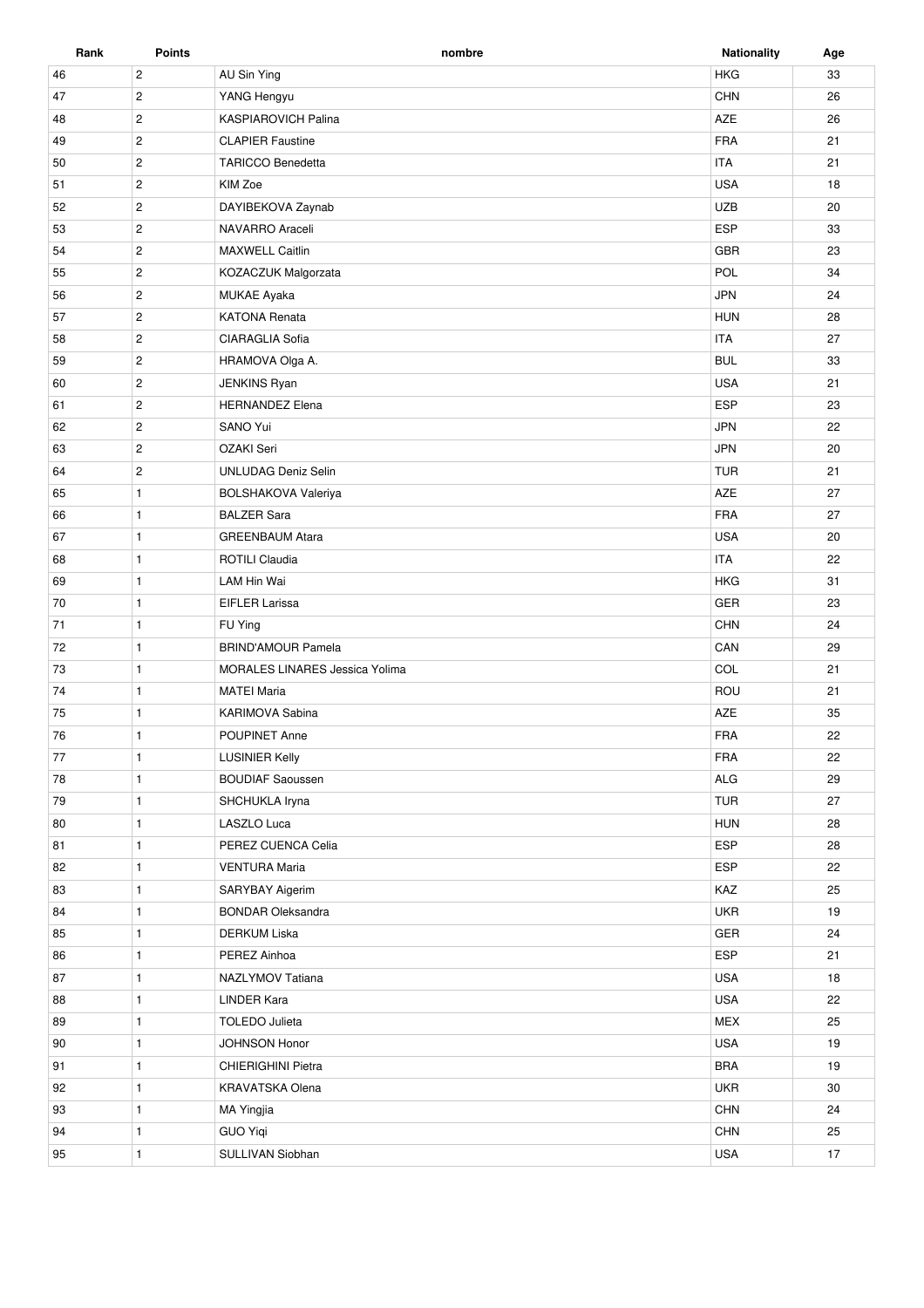| Rank | <b>Points</b> | nombre                                         | <b>Nationality</b> | Age |
|------|---------------|------------------------------------------------|--------------------|-----|
| 96   | $\mathbf{1}$  | CHU Wing Kiu                                   | <b>HKG</b>         | 21  |
| 97   | 0,5           | KIM Jeongmi                                    | <b>KOR</b>         | 22  |
| 98   | 0,5           | <b>DOSPAY Karina</b>                           | KAZ                | 25  |
| 99   | 0,5           | RIFKISS Margaux                                | <b>FRA</b>         | 26  |
| 100  | 0,5           | LUPU Andreea                                   | ROU                | 23  |
| 101  | 0,5           | PEREZ MAURICE Maria Belen                      | ARG                | 37  |
| 101  | 0,5           | <b>USNATDINOVA Aysuliu</b>                     | <b>UZB</b>         | 22  |
| 103  | 0,5           | <b>CHART Maria</b>                             | GBR                | 24  |
| 104  | 0,5           | PERRONI Maria Alicia                           | ARG                | 34  |
| 105  | 0,5           | <b>OKINE Marta</b>                             | POL                | 22  |
| 106  | 0,5           | <b>VALENTIN Heyddys</b>                        | <b>DOM</b>         | 31  |
| 107  | 0,5           | <b>VONGSAVADY Malina</b>                       | <b>FRA</b>         | 25  |
| 108  | 0,5           | <b>SZUCS Luca</b>                              | <b>HUN</b>         | 20  |
| 109  | 0,5           | <b>FOX-GITOMER Chloe</b>                       | <b>USA</b>         | 22  |
| 110  | 0,5           | RUSSO Francesca                                | <b>USA</b>         | 27  |
| 111  | 0,5           | <b>GULIK Anastassiya</b>                       | KAZ                | 25  |
| 112  | 0,5           | PEKELMAN Luana                                 | <b>BRA</b>         | 19  |
| 113  | 0,5           | CHADALAVADA ANANDHA SUNDHARARAMAN Bhavani Devi | <b>IND</b>         | 29  |
| 114  | 0,5           | <b>BATTISTON Michela</b>                       | <b>ITA</b>         | 25  |
| 115  | 0,5           | <b>GALLARDO Itziar</b>                         | <b>ESP</b>         | 22  |
| 115  | 0,5           | <b>HUSEYNOVA Zarifa</b>                        | AZE                | 16  |
| 117  | 0,5           | ZHUANG Chenyi                                  | CHN                | 22  |
| 118  | 0,5           | SKONIECZNA Daria                               | POL                | 20  |
| 119  | 0,5           | <b>KIMURA Marino</b>                           | <b>JPN</b>         | 29  |
| 120  | 0,5           | <b>GASPARIN Giulia</b>                         | <b>BRA</b>         | 31  |
| 121  | 0,5           | LAU Wing Yi                                    | <b>HKG</b>         | 25  |
| 121  | 0,5           | PRIKHODKO Tatyana                              | KAZ                | 29  |
| 123  | 0,5           | RODRIGUEZ Shia                                 | <b>VEN</b>         | 28  |
| 124  | 0,5           | <b>SASAKI Haruna</b>                           | <b>JPN</b>         | 26  |
| 125  | 0,5           | <b>MPENOU Klairi</b>                           | GRE                | 26  |
| 126  | 0,5           | <b>KEHLI Zohra Nora</b>                        | <b>ALG</b>         | 21  |
| 127  | 0,5           | SUZANNE Coline                                 | <b>FRA</b>         | 23  |
| 128  | 0,5           | ZAWODNIAK Malgorzata                           | POL                | 22  |
| 129  | 0,25          | MUNOZ Yolanda                                  | CHI                | 27  |
| 130  | 0,25          | ATANASOVA Kalina                               | <b>BUL</b>         | 16  |
| 131  | 0,25          | <b>AIME Amalia</b>                             | FRA                | 20  |
| 132  | 0,25          | <b>HEZAMI Olfa</b>                             | <b>TUN</b>         | 22  |
| 133  | 0,25          | <b>JOSE Josna Christy</b>                      | <b>IND</b>         | 25  |
| 134  | 0,25          | <b>IACOB Felicia</b>                           | ROU                | 21  |
| 135  | 0,25          | <b>DAGHFOUS Yasmine</b>                        | <b>TUN</b>         | 22  |
| 136  | 0,25          | PLIEGO Paola                                   | <b>UZB</b>         | 28  |
| 137  | 0,25          | <b>MONTOYA Paula</b>                           | <b>ESP</b>         | 21  |
| 138  | 0,25          | ABRAM-MOORE Bea                                | GBR                | 19  |
| 139  | 0,25          | <b>FRAATZ Kreestel</b>                         | <b>GUA</b>         | 22  |
| 140  | 0,25          | THURGOOD Madison                               | CAN                | 24  |
| 141  | 0,25          | <b>GUNGOR Nil</b>                              | <b>TUR</b>         | 17  |
| 142  | 0,25          | <b>BALDO ZOE MARIE</b>                         | CRO                | 21  |
| 143  | 0,25          | <b>LEE Luiza</b>                               | <b>BRA</b>         | 22  |
| 144  | 0,25          | SHUKLA Komalpreet                              | <b>IND</b>         | 32  |
|      |               |                                                |                    |     |
| 145  | 0             | PROCHENKO Valeriia                             | <b>UKR</b>         | 21  |